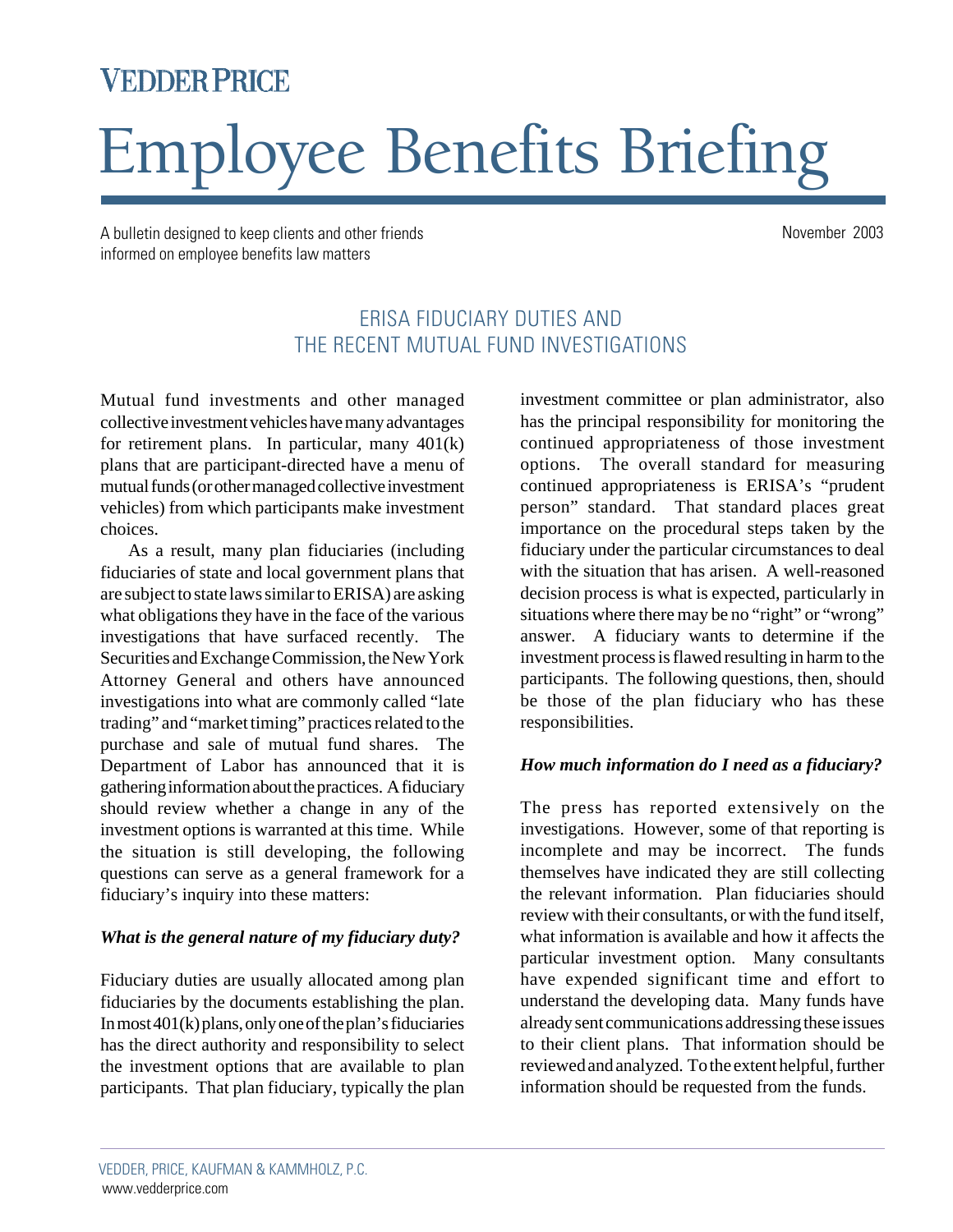## *Should the fiduciary check funds not already specifically named in the investigation?*

The investigation refers to practices that were unknown to most fiduciaries and that are not reported in generally published information. Thus, a fiduciary should attempt to obtain information on these issues about all present or contemplated fund options.

# *Is there a need to act quickly?*

Normally, a fiduciary should proceed after obtaining and analyzing substantial credible information. However, if the practices disclosed or discovered reveal a continuing or developing potential for harm to the plan and its participants, a fiduciary may need to act on less than complete information. Again, the fiduciary should carefully evaluate the information available and determine if it is sufficient to support a particular course of action.

#### *Does the initial selection process help in this subsequent inquiry?*

Very likely the answer is yes. The fiduciary's initial selection of the mutual fund option should have emphasized factors that allowed the fiduciary to evaluate the fund's anticipated successful performance. If so, then this investigation can retrace the factors in that investigation as a template for further inquiry. For example, is the measured investment performance likely to be affected by the disclosures? Did the investment process change or will it change as a result of the investigations? Is the managers' ability to conduct research affected? Is there any harm to the fund and will the harm be remedied?

# *What other factors should the fiduciary examine?*

Aside from the factors affecting the performance of the existing fund itself, the fiduciary should examine the overall effects of switching to a replacement fund. For example, is the replacement fund involved (or under a cloud of having been involved) in the same practices as the existing fund? Will the replacement fund require a change of recordkeeper? Does the replacement fund cover the same market

segment and have the same level of performance? Will the move to a replacement fund require a "blackout" and the special proceedings that go with it? What are the costs of moving to the replacement fund? How does the replacement fund compare under the general criteria used to select any fund?

#### *Should participants be informed regardless of the course of action selected?*

In two situations the answer will be clearly yes. First, the fiduciary has an obligation to respond truthfully to any inquiries initiated by plan participants. Second, participants need to be fully informed if the fiduciary has decided to replace an existing option. The fiduciary needs to provide accurate descriptions of the replacement fund. If the replacement fund has different risk-return characteristics, the participants need to know that information. In other situations, the disclosure of information will require an examination of the circumstances, including the fiduciaries' prior disclosure practices and an understanding of the needs of their plan participants.

Obviously, every situation requires an analysis of its particular facts. But fiduciaries following this line of questions will be well served. A decision that is based on accurate knowledge of the key information and that avoids any precipitous action will go a long way to protect the plan fiduciaries.